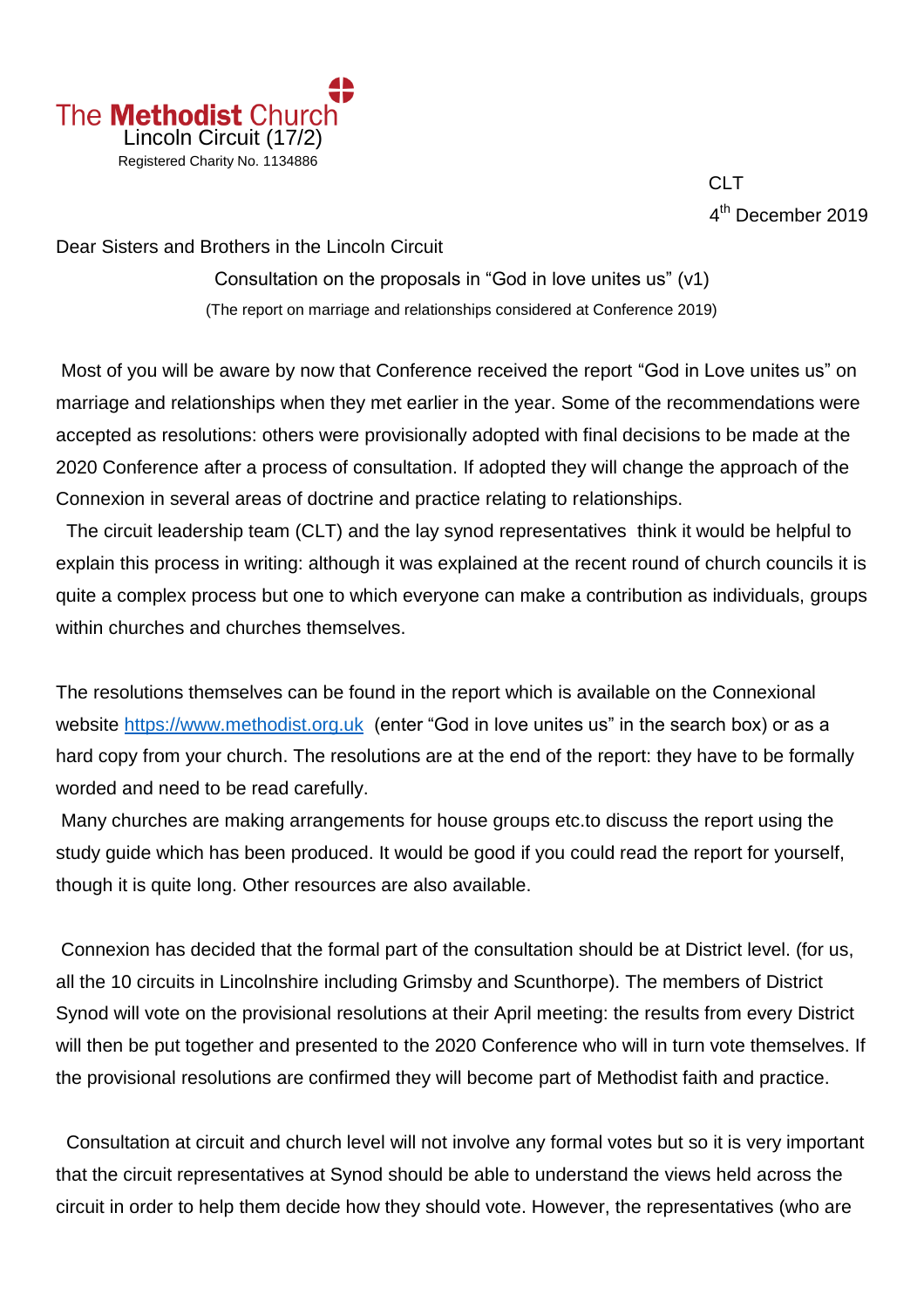listed later) will decide for themselves how they should vote: they are not bound by majority opinion in the circuit. The same applies at Conference – those present will carefully consider the views from Districts but are not bound to follow them.

How then should you make your views known? (whether as an individual, a group within a church or as a whole church)?

First, you can contact your synod representatives (all ministers apart from supernumerary ones are automatically synod members and in addition there are several circuit lay members: their contact details are listed at the end of the letter). This may be particularly useful if you want to preserve confidentiality as an individual.

Second, you can take part in whatever discussion your church decides on. The outcome of these can then be discussed with your minister who can share them with CLT and the non CLT synod representatives.

Third, you can attend any or all of the 3 District wide consultation meetings (though you will only be able to speak at one of them). Again, the details of time and place are at the end of the letter. If you want to speak you will have 1-2 minutes and District will take anonymised notes in advance so that contributions can be put together to present to Synod. However, you need to be aware that these meetings are not debates; they are for sharing comments, thoughts and experience in an atmosphere of love, listening and mutual respect. The outcome of these meetings will be presented to the Spring synod so those present can gain a District-wide view as well as understanding the views of their own circuits.

And even if you do not want to share your thoughts you can still make a vital contribution in prayer. There is no doubt that this matter is the most challenging issue the "people of God called Methodists" have faced in many years and we all need wisdom from God.

## Yours in Christ

CLT and the lay circuit appointed representatives

## **Notes**

1) List of lay synod reps and contact details Dr Ian Lacy [ian3105@yahoo.co.uk](mailto:ian3105@yahoo.co.uk) Mrs Brenda Walters [bc.walters@ntlworld.com](mailto:bc.walters@ntlworld.com) Dr Brian Scott [drbbscott@aol.com](mailto:drbbscott@aol.com) Mr David Stubbs [david.dianne.stubbs@hotmail.co.uk](mailto:david.dianne.stubbs@hotmail.co.uk)

2) Details of the District meetings and how to contact District if people want to speak.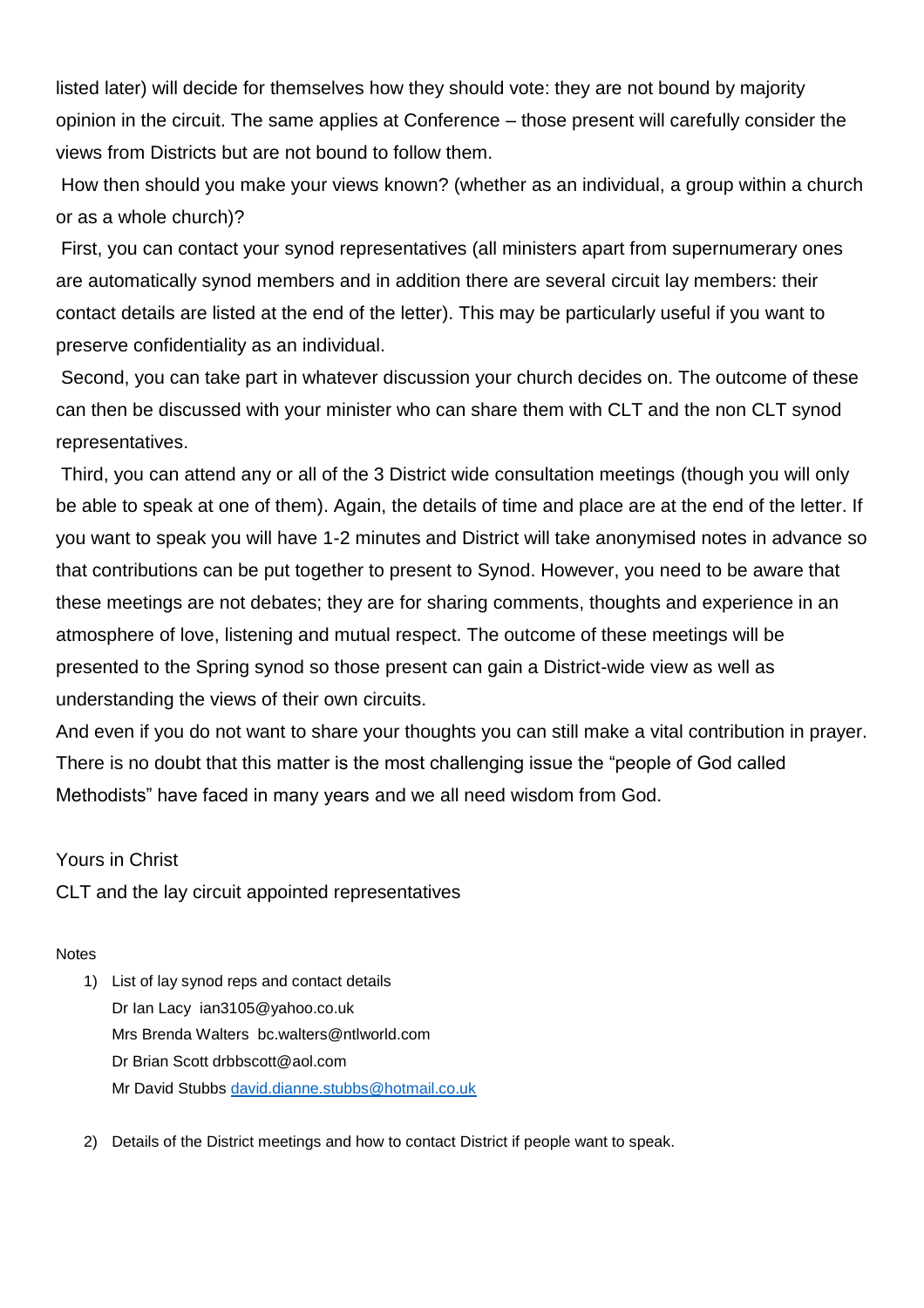The Methodist Church

**Lincolnshire District** 

Serving locally, connecting the county

## **Marriage & Relationships Consultation**

This is not about changing beliefs but hearing one another in love

It is strongly recommended that before engaging in discussions participants look at the resources relating to the Report of the Marriage and Relationships Task Group 2019 which are now available to download from the Methodist Church website, www.methodist.org.uk/MandR19.

These include:

- The full report
- The study guide  $\bullet$
- The film of the Marriage and Relationships Task Group members reflecting on the  $\bullet$ process of working on the report to give context for your discussions

The following resources will follow soon:

- · Individual prayerful reflection
- Managing group discussions
- The leading of worship around those topics covered in the report.

Churches and Circuits may wish to hold conversations at house groups etc leading up to the District Consultations which will enable exploration of the report through the study guide referred to above. There is no need to take a vote on any of these occasions.

There will be three District consultations in Lincolnshire:

- Brigg Tuesday 21<sup>st</sup> January 2.30 4.00pm,  $\bullet$
- Sleaford Thursday 13<sup>th</sup> February 7.30 9.30pm  $\bullet$
- Horncastle Saturday 21<sup>st</sup> March 10.30 12 noon.  $\bullet$

People can attend more than one consultation but will not permitted to speak at more than one.

> PA to Chair Mrs Alison Godfrey Methodist District Office, c/o Office 6, 72a Newark Road, Lincoln<br>1 District Office 6, 72a Newark Road, Lincoln LN5 8PY<br>Registered Charity Number: 1134228<br>Registered Charity Number: 1134228

16.9.19